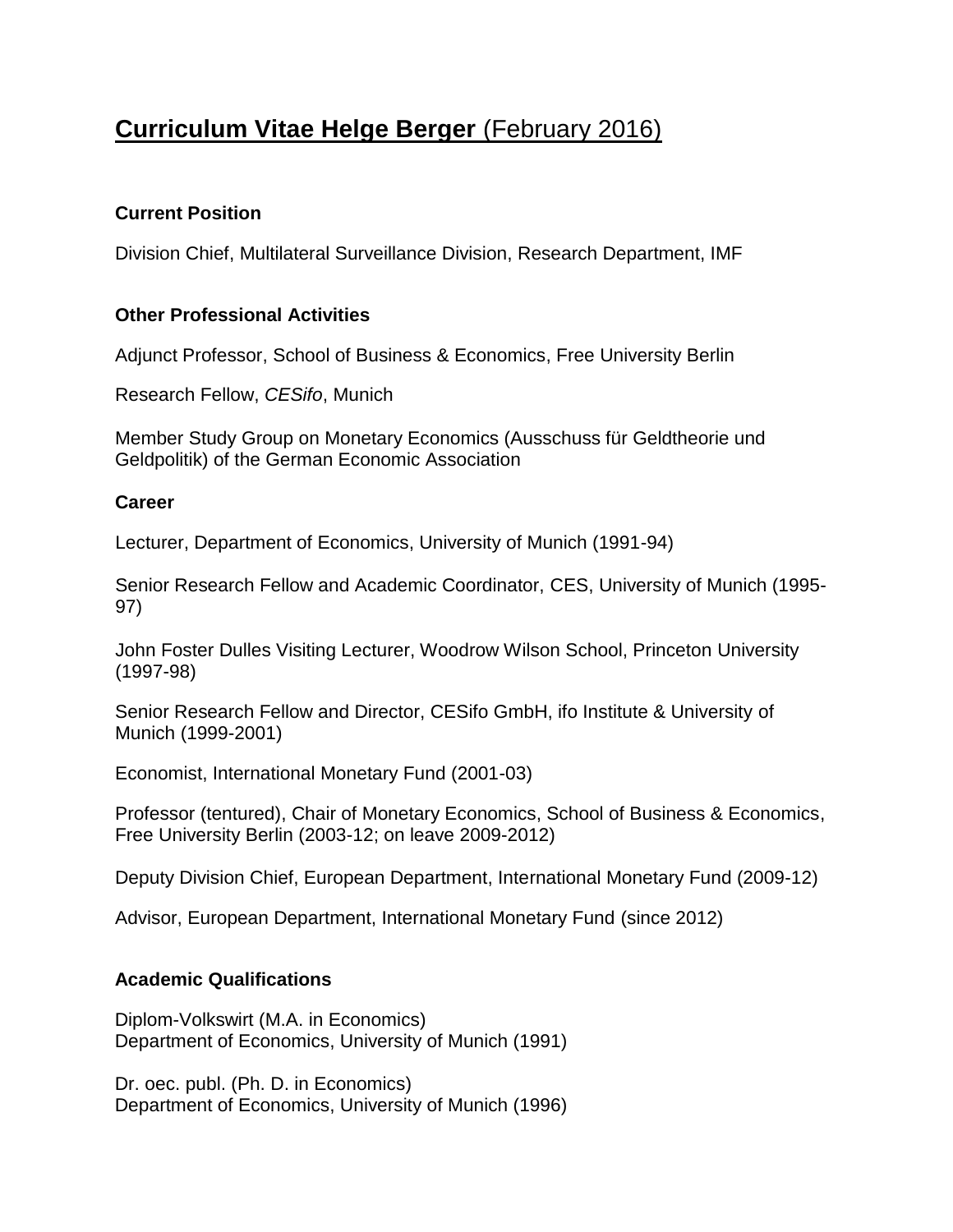**Habilitation** Department of Economics, University of Munich (2002)

## **Research Visits, Consultations (Selection)**

*ECB*, *IMF*, Deutsche Bundesbank, University of Copenhagen (*EPRU*), University of Stockholm (*IIES*)

# **Teaching (Selection)**

| Undergraduate level: | Macroeconomics, Microeconomics                                                                                                   |
|----------------------|----------------------------------------------------------------------------------------------------------------------------------|
| Graduate level:      | Macroeconomics, Monetary Theory, Monetary Policy,<br><b>Empirical Macroeconomics, Political Economy, Economic</b><br>Forecasting |

## **Research Interests**

Macroeconomics, Monetary Policy, Central Bank Design and Communication, Structural Policy, Public Choice, Trade, Economic History

## **Publications**

## **(a) Journals**

"Wearing Corset, Losing Shape: The Euro's Effect on Trade Imbalances" (with Volker Nitsch), Journal of Policy Modeling, 36(1), 2014, p. 136-155.

"Bilateral Imbalances in Europe" (with Volker Nitsch), CESifo Economic Studies, 59(3), 2013, p. 559-575.

"The Information Content of Money in Forecasting Euro Area Inflation" (with Emil Stavrev), Journal of Applied Economics, 44(31), 2012, p. 4055-4072.

"How German Labor Courts Decide –an Econometric Case Study–" (with Michael Neugart), German Economic Review, 13(1), 2012, p. 56-70.

"Geography, Skills or Both: What Explains Fed Watchers' Forecast Accuracy of US Monetary Policy?" (with Michael Ehrmann and Marcel Fratzscher), Journal of Macroeconomics, 33(3), 2011, p. 420-437.

"Monetary Policy in the Media" (with Michael Ehrmann and Marcel Fratzscher), Journal of Money, Credit, and Banking, 43(4), 2011, p. 689-709.

"Labor Courts, Nomination Bias, and Unemployment in Germany" (with Michael Neugart), European Journal of Political Economy, 27(4), 2011, p. 659-673.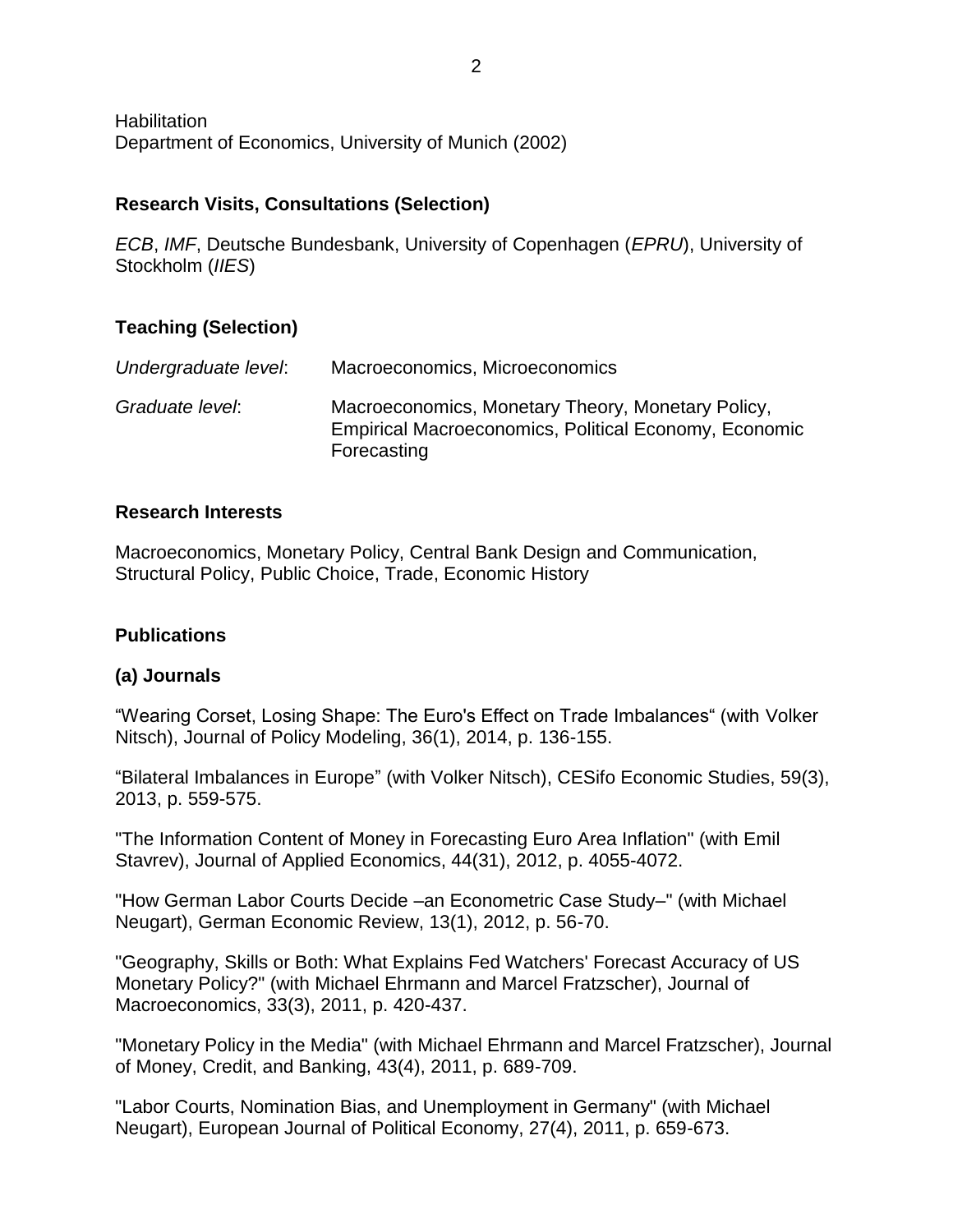"Too Many Cooks? Committees in Monetary Policy" (with Volker Nitsch), Southern Economic Journal, 78(2), 2011, p. 452-472.

''Does Money Matter in the ECB Strategy? New Evidence Based on ECB Communication'' (with Jakob de Haan and Jan-Egbert Sturm), International Journal of Finance and Economics, 16(1), 2011, p. 16-31.

"Does Money Growth Granger-Cause Inflation in the Euro Area? Evidence from Outof-Sample Forecasts Using Bayesian VARs." (with Pär Österholm), The Economic Record, Vol. 87, No. 276, March 2011, p. 45-66.

"Does Money Matter for U.S. Inflation? Evidence From Bayesian VARs." (with Pär Österholm), CESifo Journal, 16(1), 2011, p. 16-31.

"Does Global Liquidity Matter for Monetary Policy in the Euro Area?" (with Thomas Harjes), International Finance, 12(1), 2009, p. 33-55.

"Forecasting ECB Monetary Policy: Accuracy Is A Matter of Geography" (with Michael Ehrmann and Marcel Fratzscher), European Economic Review 53, 2009, p. 1028- 1041.

"Does Money Still Matter for U.S. Output?" (with Pär Österholm), Economic Letters, 102(3), 2009, p. 143-146.

"Central Bank Boards Around the World: Why does Membership Size Differ?" (with Volker Nitsch and Tonny Lybeck), European Journal of Political Economy, 24(4), 2008, p. 817-832.

"Zooming Out: The Trade Effect of the Euro in Historical Perspective" (with Volker Nitsch), Journal of International Money and Finance, 27(8), 2008, p. 1244-1260.

"Does Financial Integration Make Banks Act More Prudential? Regulation, Foreign Owned Banks and the Lender-Of-Last-Resort" (with Carsten Hefeker), International Economics and Economic Policy, 4(4), 2008, p. 371-393.

"The Employment Effects of Labor and Product Markets Deregulation and Their Implications for Structural Reform" (with Stephan Danninger), IMF Staff Papers, 54(3), 2007, p. 591-619.

"How Should Large and Small Countries Be Represented in a Currency Union?" (with Till Müller, Public Choice, 132, 2007. p. 471-484.

"Fiscal Indulgence in Central Europe: Loss of the External Anchor?" (with Goerge Kopits and István Székely), Scottish Journal of Political Economy, 54(1), 2007, p. 116- 135.

"Optimal Central Bank Design: Benchmarks for the ECB", The Review of International Organizations, 1(3), 2006, p. 207-235.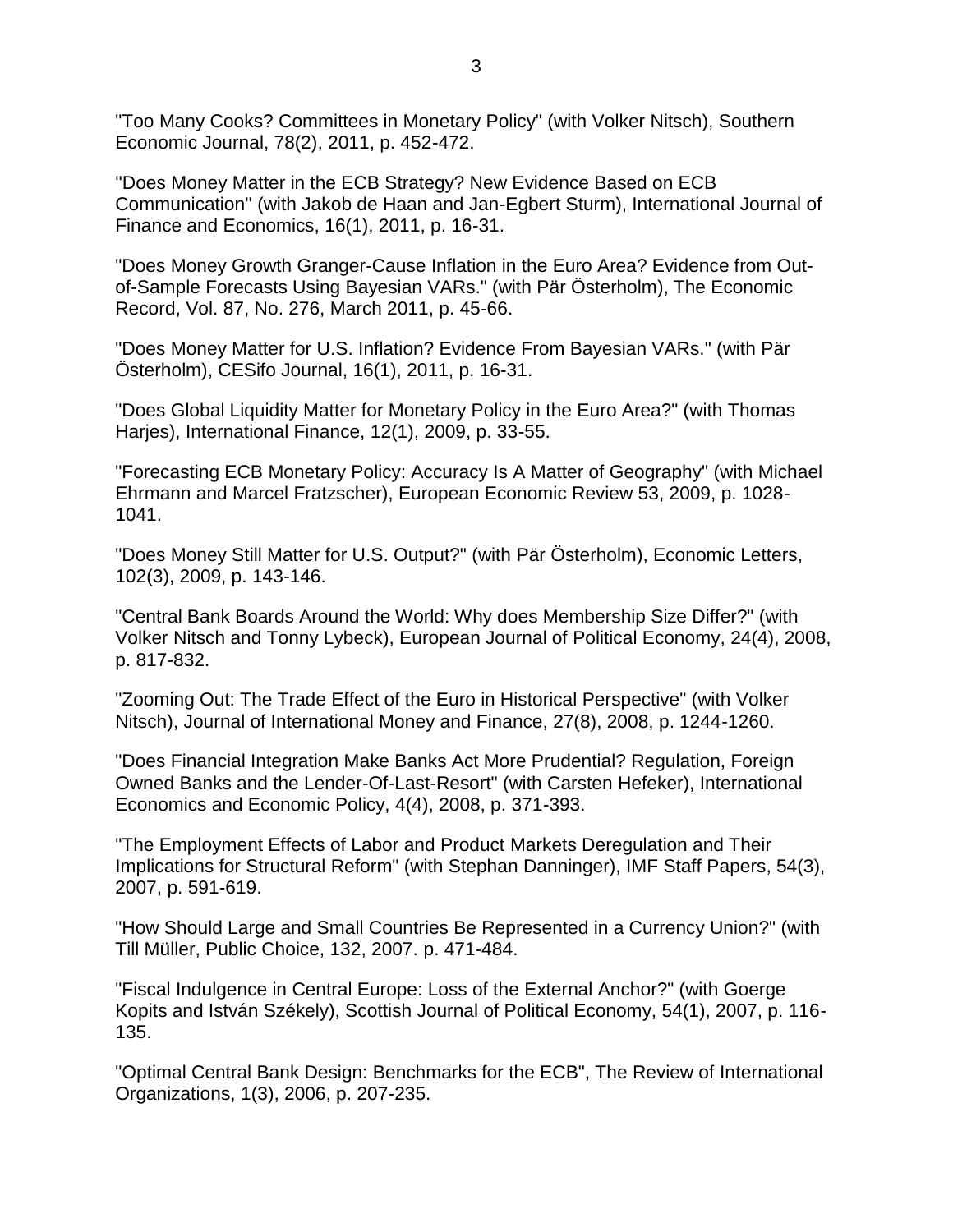"One Country, One Vote? Labor Market Structure and Voting Rights in the ECB" (with Carsten Hefeker), Journal of Economic Integration, 20(4), 2005, p. 627-687.

"Does Conservatism Matter? A Times Series Approach to Central Banking" (with Ulrich Woitek), The Economic Journal , 115, July 2005. p.745-766.

"Which Variables Explain Decisions on IMF Credit? An Extreme Bounds Analysis" (with Jan-Egbert Sturm and Jakob de Haan), Economics and Politics, 17(5), 2005, p. 117-213.

"Why Did the Stability and Growth Pact Fail?" (with Jakob de Haan and David-Jan Jansen), International Finance, 7(2), 2004, p. 235-260.

"Optimal Central Bank Conservatism and Monopoly Trade Unions" (with Carsten Hefeker and Ronnie Schoeb), IMF Staff Papers, 51(3), 2004, p. 585-605.

"Are Small Countries too Powerful Within the ECB?" (with Jakob de Haan), Atlantic Economic Journal, 30(3), 2002. p. 1-20.

"How to Reduce Inflation: an Independent Central Bank or a Currency Board? The Experience of the Baltic Countries" (with Jakob de Haan and Erik van Fraassen), Emerging Markets Review, 2(3), 2001, p. 218-243.

"Factor Price Equalization? The Cointegration Approach Revisited" (with Frank Westermann), Weltwirtschaftliches Archiv, 137(3), 2001, p. 525-536.

"To Peg or Not to Peg? A Simple Model of Exchange Rate Regime Choice in Small Economies" (with Henrik Jensen and Guttorm Schjelderup), Economic Letters, 73(2), 2001, p. 161-167.

"Economic Crises and the European Revolutions of 1848" (with Mark Spoerer), Journal of Economic History, 61(2), 2001, p. 293-326.

"The German Political Business Cycle: Money Demand Rather Than Monetary Policy" (with Ulrich Woitek), European Journal of Political Economy, 17(3), 2001, p. 609-631.

"Central Bank Independence: Update on Theory and Evidence" (with Sylvester Eijfinger and Jakob de Haan), Journal of Economic Surveys, 15(1), 2001, p. 3-40.

"News Management in Monetary Policy: When Central Banks Should Talk to the Government" (with Marcel Thum), German Economic Review, 1(4), 2000, p. 465-493.

"A State within a State? An Event Study on the Bundesbank" (with Jakob de Haan), Scottish Journal of Political Economy, 46(1), 1999, p. 17-39.

"Regulation in Germany: Some Stylized Facts About Its Time Path, Causes and Consequences", Zeitschrift für Wirtschafts- und Sozialwissenschaften, 118(2), 1998, p.185-220.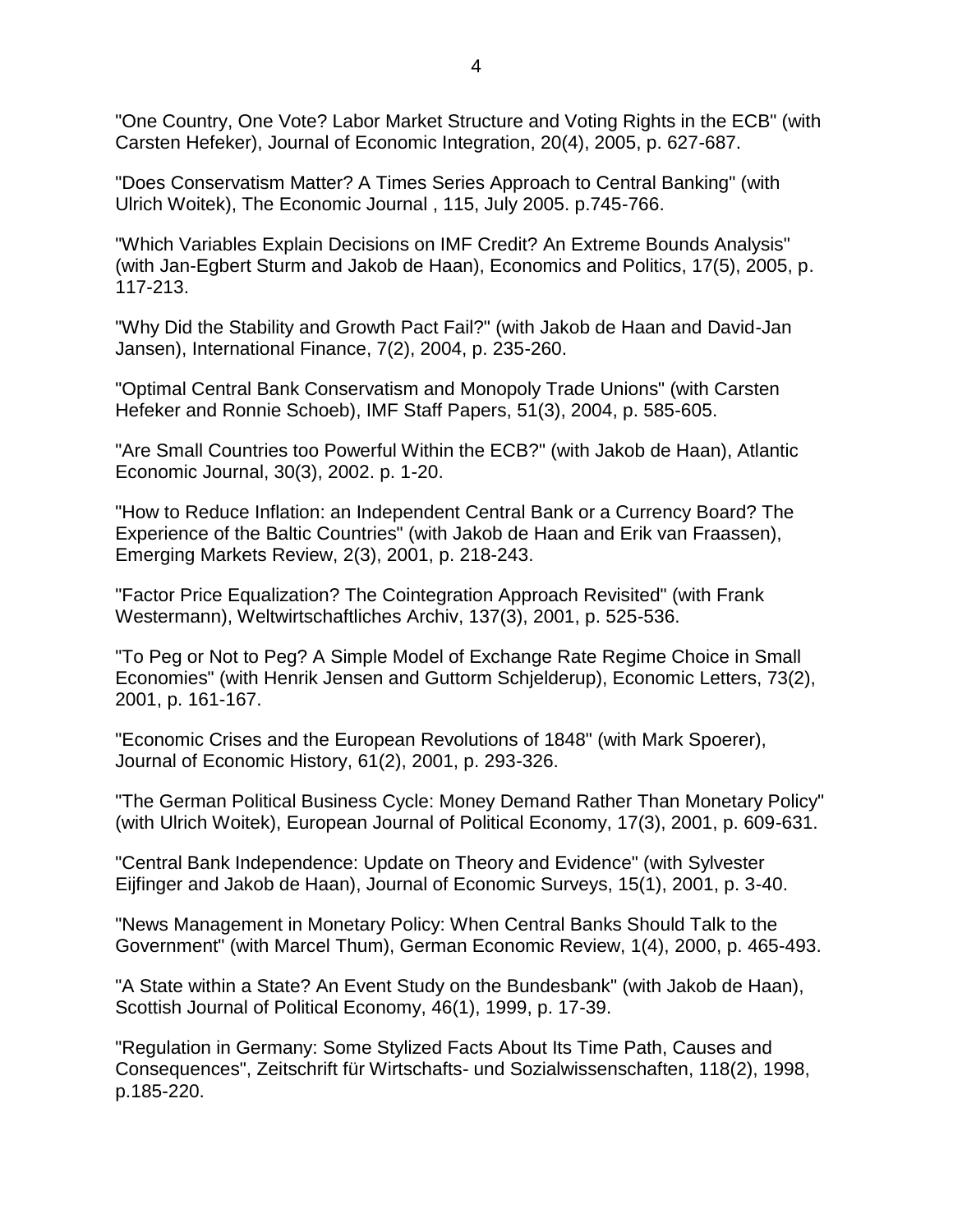"The Bundesbank's Path to Independence. Evidence from the 1950's", Public Choice, 93, 1997, p. 427-453.

"Searching for Political Business Cycles in Germany" (with Ulrich Woitek), Public Choice, 91(2), 1997, p. 179-197.

"How Opportunistic are Partisan German Central Bankers: Evidence on the Vaubel Hypothesis" (with Ulrich Woitek), European Journal of Political Economy, 13(4), 1997, p. 807-822.

"Die aktuelle Debatte um Zentralbankunabhängigkeit: Theoretische und empirische Fragen", Zeitschrift für Unternehmensgeschichte, 41(1), 1997, p. 89-111.

"Die Rekonstruktion der Arbeitsteilung in Europa, Eine neue Sicht des Marshallplans in Deutschland 1947-1951" (with Albrecht Ritschl), Vierteljahreshefte für Zeitgeschichte, 3, 1995, p. 473-519.

# **(c) IMF Publications (Selection)**

The Refugee Surge in Europe: Economic Challenges (with Shekhar Aiyar, Bergljot Barkbu, Nicoletta Batini, Enrica Detragiache, Allan Dizioli, Christian Ebeke, Huidan Lin, Linda Kaltani, Sebastian Sosa, Antonio Spilimbergo, and Petia Topalova), Staff Discussion Notes No. 16/2, January, 2016.

Steady as She Goes—Estimating Potential Output During Financial "Booms and Busts" (with Thomas Dowling, Sergi Lanau, Weicheng Lian, Mico Mrkaic, Pau Rabanal, and Marzie Taheri Sanjani), IMF Working Paper, IMF Working Paper, November 2015, No. 15/233*.*

Jobs and Growth: Supporting the European Recovery (with Martin Schindler, Bas Bakker, and Antonio Spilimbergo) (ed.), Washington: IMF, 2014.

"Dealing with High Debt in an Era of Low Growth" (with Ali Abbas et al.), Staff Discussion Notes No. 13/7, September, 2013.

"Money as Indicator for the Natural Rate of Interest" (with Henning Weber), IMF Working Paper, No. 12/6, January, 2012.

"The Euro's Effect on Trade Imbalances" (with Volker Nitsch), IMF Working Paper, No. 10/226, 2010.

## **(d) Articles in Edited Volumes**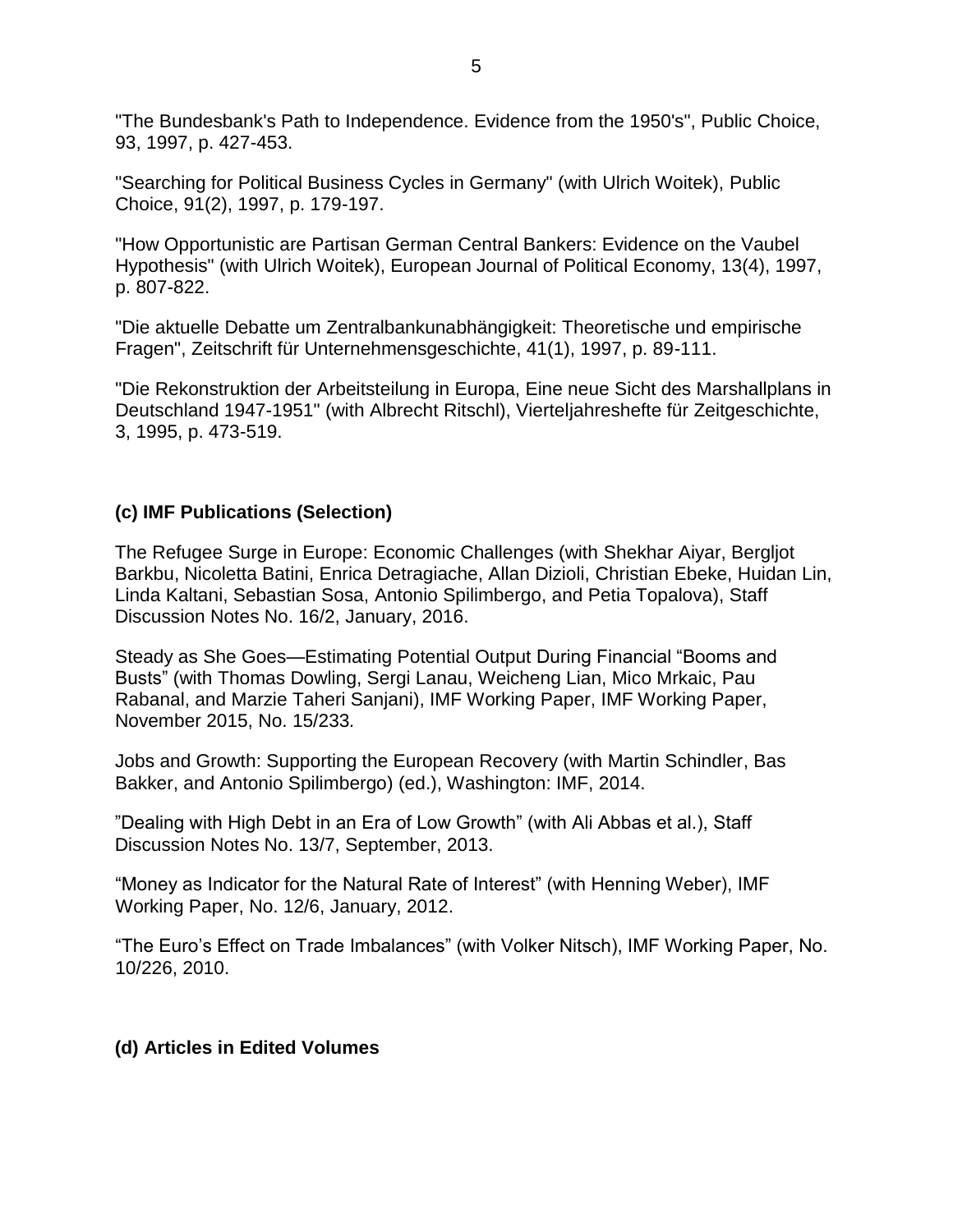Measuring European Economic and International Integration (with Volker Nitsch), in: Harald Badinger and Volker Nitsch (eds.), Routledge Handbook of the Economics of European Integration, *forthcoming*.

Zooming Out: The Trade Effect of the Euro in Historical Perspective (with Volker Nitsch), in: Mark P. Taylor & Meher Manzur (eds.), Recent Developments in Exchange Rate Economics, Aldershot: Edward Elgar, 2013, (*Reprint*)

"On the Persistence of Trade Imbalances" (with Volker Nitsch), in: Yin-Wong Cheung and Frank Westermann (eds.), Global Interdependence, Decoupling, and Recoupling, Cambridge: MIT Press, 2013, p. 213-232.

"Extreme News Make News" (with Michael Ehrmann and Marcel Fratzscher), in: Pierre Siklos and Jan-Egbert Sturm (eds.), Central bank Communications, Decision Making, and Governance, Cambridge: MIT Press, 2013, p. 113-122.

"Die Logik der Währungsunion," in: Kai Konrad, Ronnie Schöb, and Alfons Weichenrieder (eds.), Die Zukunft des Wohlfahrtsstaats (Festschrift für Hans-Werner Sinn), 2013, Frankfurt: Campus, p. 57-38.

"Gotcha! A Profile of Smuggling in International Trade" (with Volker Nitsch), in: Claudia Costa-Storti and Paul de Grauwe (eds.), Illicit Trade and the Global Economy. Cambridge: MIT Press, 2012, 49-72.

"Inflexibilities and Trade Imbalances: Evidence from Europe" (with Volker Nitsch), in: Wim Meeusen (ed.), The Economic Crisis and European Integration. Cheltenham: Edward Elgar, 2011, 141-153.

"The ECB's Monetary Analysis Revisited" (with Thomas Harjes and Emil Stavrev), in: Helge Berger and Jakob de Haan (eds.), The European Central Bank At Ten, Berlin: Springer, 2010, 33-86.

"Designing Europe - A Survey of Tasks Ahead" (with Thomas Moutos), in: Helge Berger and Thomas Moutos (eds.), *Designing the New European Union*, Oxford: Elsevier, 2006, pp. 3-29.

"Is the ECB Too Decentralized?" (with Jakob de Haan and Robert Inklaar), in: Hans-Werner Sinn, Mika Widgren, Marko Köthenburger (eds.), *European Monetary Integration*, Cambridge: The MIT Press, 2004, pp. 71-97.

"Restructuring the ECB" (with Jakob de Haan and Robert Inklaar), in: Helge Berger and Thomas Moutos (eds.), *Managing EU Enlargement*, Cambridge: The MIT Press, 2004, pp. 29-66.

"Introduction" (with Thomas Moutos), in: Helge Berger and Thomas Moutos (eds.), *Managing EU Enlargement*, Cambridge: The MIT Press, 2004, pp. 1-10.

"How To Tie Your Hands: Currency Boards Versus Independent Central Banks" (with Jakob de Haan), in: Andy Mullineux and Victor Murinde (eds.), *Handbook of*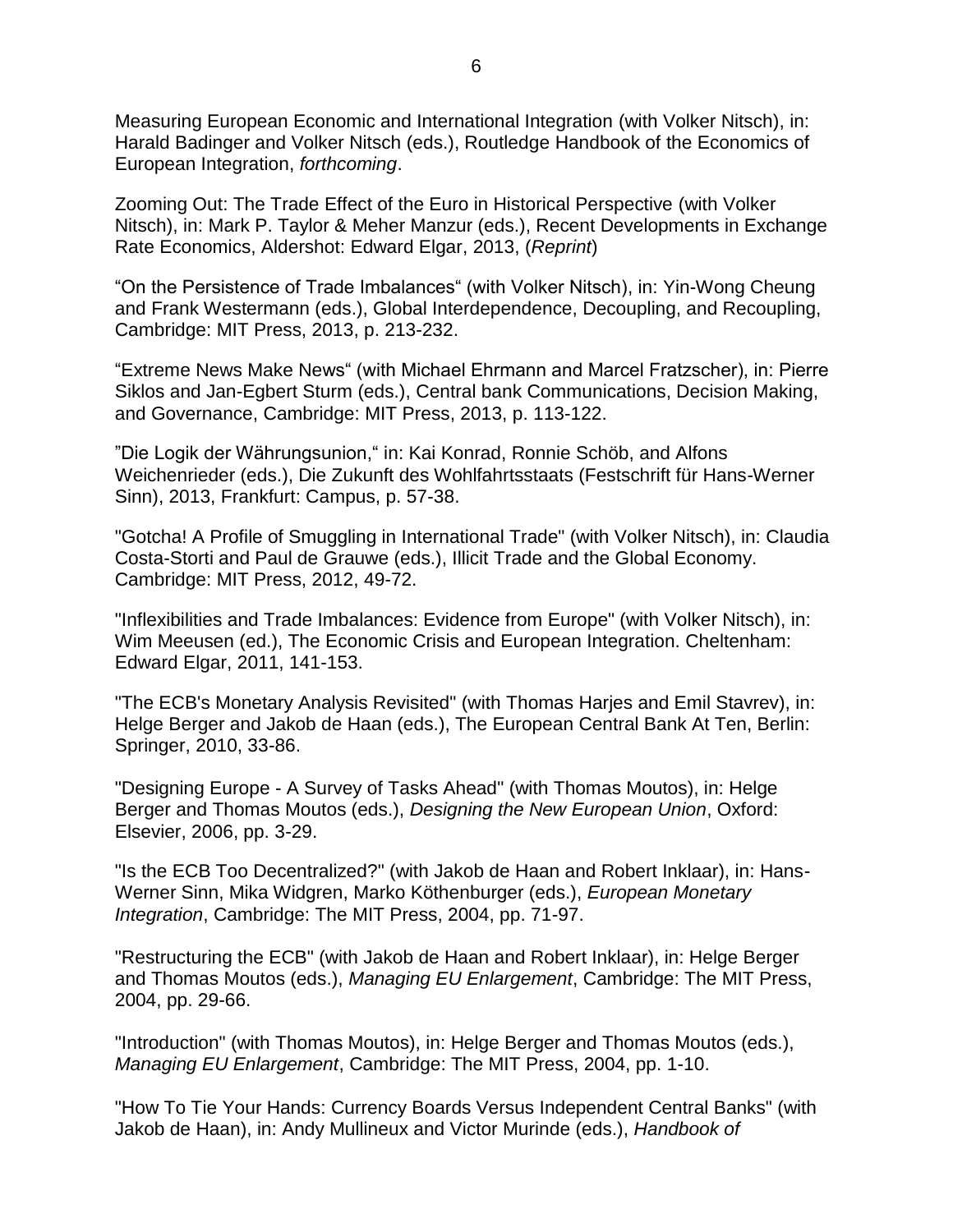*International Banking*, Cheltenham: Edward Elgar, 2003, pp. 156-72.

"La Bank deutscher Länder et le 'miracle économique' allemand, la politique monétaire de l'Allemagne dans les annés 1950" ("The Bank deutscher Länder and the "Wirtschaftswunder": German Monetary Policy in the 1950s"), Banque de France (ed.), Politiques et practiques des banques d'émission en Europe (XVIIe-XXe siècle), Paris: Banque de France, 2003, pp. 623-55.

"Central Bank Independence: An Update of Theory and Evidence" (with Sylvester Eijffinger and Jakob de Haan), in: Stuart Sayer (ed.), *Issues in New Political Economy*, Oxford: Blackwell Publishers, 2001, pp. 173-210.

"The Bundesbank's Reaction to Policy Conflicts" (with Friedrich Schneider), in: Jakob de Haan (ed.), *50 Years of Bundesbank: Lessons for the ECB*, London: Routledge, 2000, pp. 43-66.

"Nicht Ideen, sondern Hunger? Wirtschaftliche Entwicklung im Vormärz und Revolution 1848 in Deutschland und Europa" (with Mark Spoerer). in: Dieter Langewiesche (ed.), *Demokratiebewegung und Revolution 1847 bis 1849: Internationale Aspekte und Verbindungen*, Karlsruhe: Braun, 1998, pp. 140-184.

"Germany and the Political Economy of the Marshall Plan, 1947-52: A Re-Revisionist View" (with Albrecht Ritschl), in: Barry Eichengreen (ed.), *Europe's Post-War Recovery*, Cambridge: Cambridge University Press, 1995, pp. 199-245.

# **(d) Books**

*The European Central Bank at Ten* (with Jakob de Haan, eds.), Berlin: Springer, 2010.

*Currency Boards in Retrospect and Prospect* (with Holger Wolf, Atish Gosh, and Anne-Marie Gulde), Cambridge, MA: The MIT Press, 2008.

*Global Economic Imbalances: Prospects and Remedies* (with Sarantis Kalyvitis and Thomas Moutos, eds.), Review of International Economics, 16(3), special section, 2008, p. 478-610.

*Designing the New European Union*, (with Thomas Moutos, eds.), Contributions to Economic Analysis, 279, Cambridge: Elsevier, 2006.

*[Managing European Union Enlargement](http://www-mitpress.mit.edu/catalog/item/default.asp?sid=91F41BDD-05DD-4841-9396-60E9B269FC32&ttype=2&tid=10032)* (with Thomas Moutos, eds.), Cambridge, MA: The MIT Press, 2004.

*Konjunkturpolitik im Wirtschaftswunder: Handlungsspielräume und Verhaltensmuster von Bundesbank und Regierung in den 1950er Jahren (Stabilization Policy During the* Wirtschaftswunder: *Behavioral Patterns of the Bundesbank and Scope of Action and the Government)*, Tübingen: J. C. B. Mohr (Paul Siebeck), 1997.